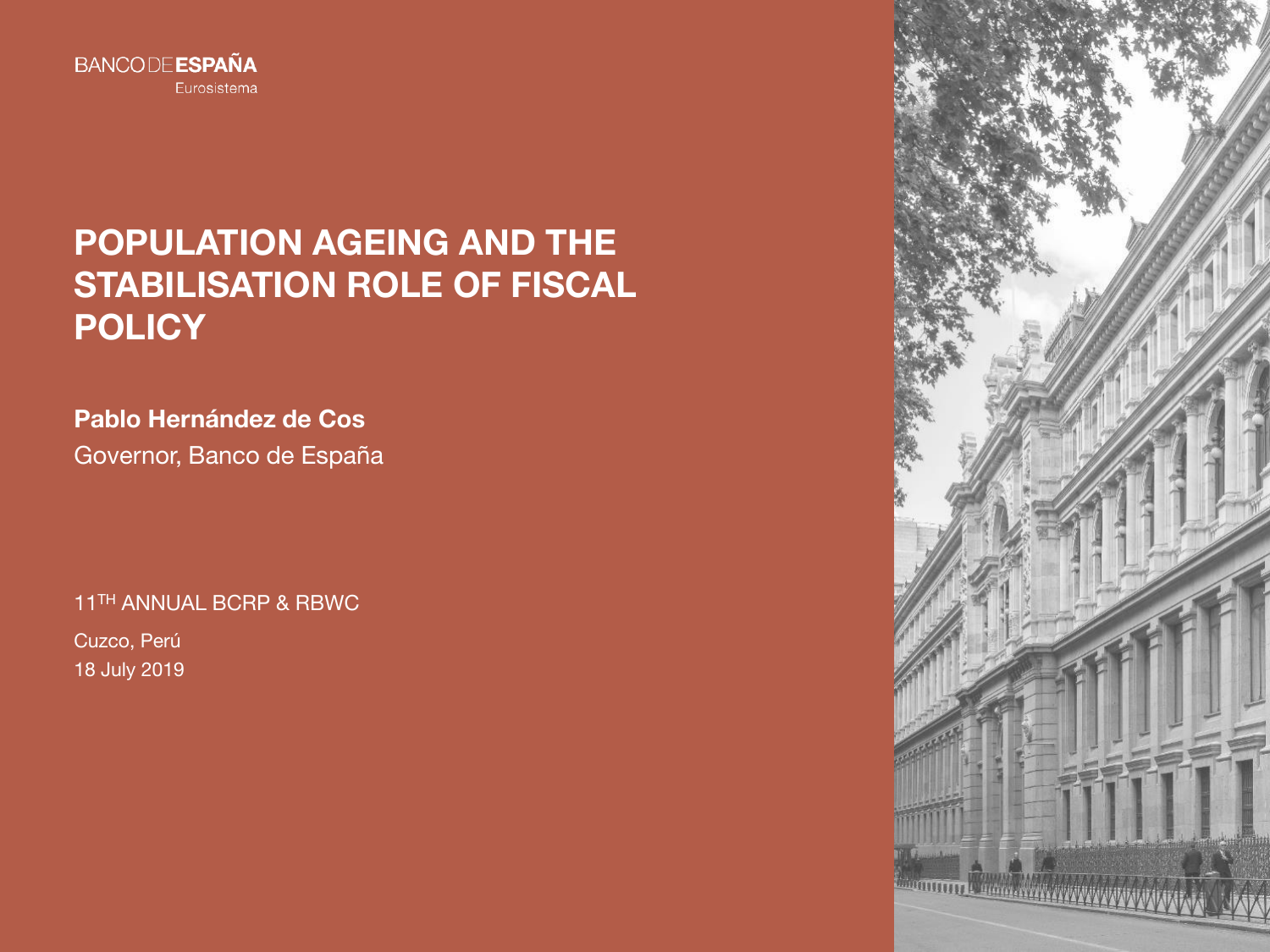# **POPULATIONS IN ADVANCED COUNTRIES ARE AGEING**





LIFE EXPECTANCY



#### POPULATION OVER AGE 64



SOURCE: Eurostat.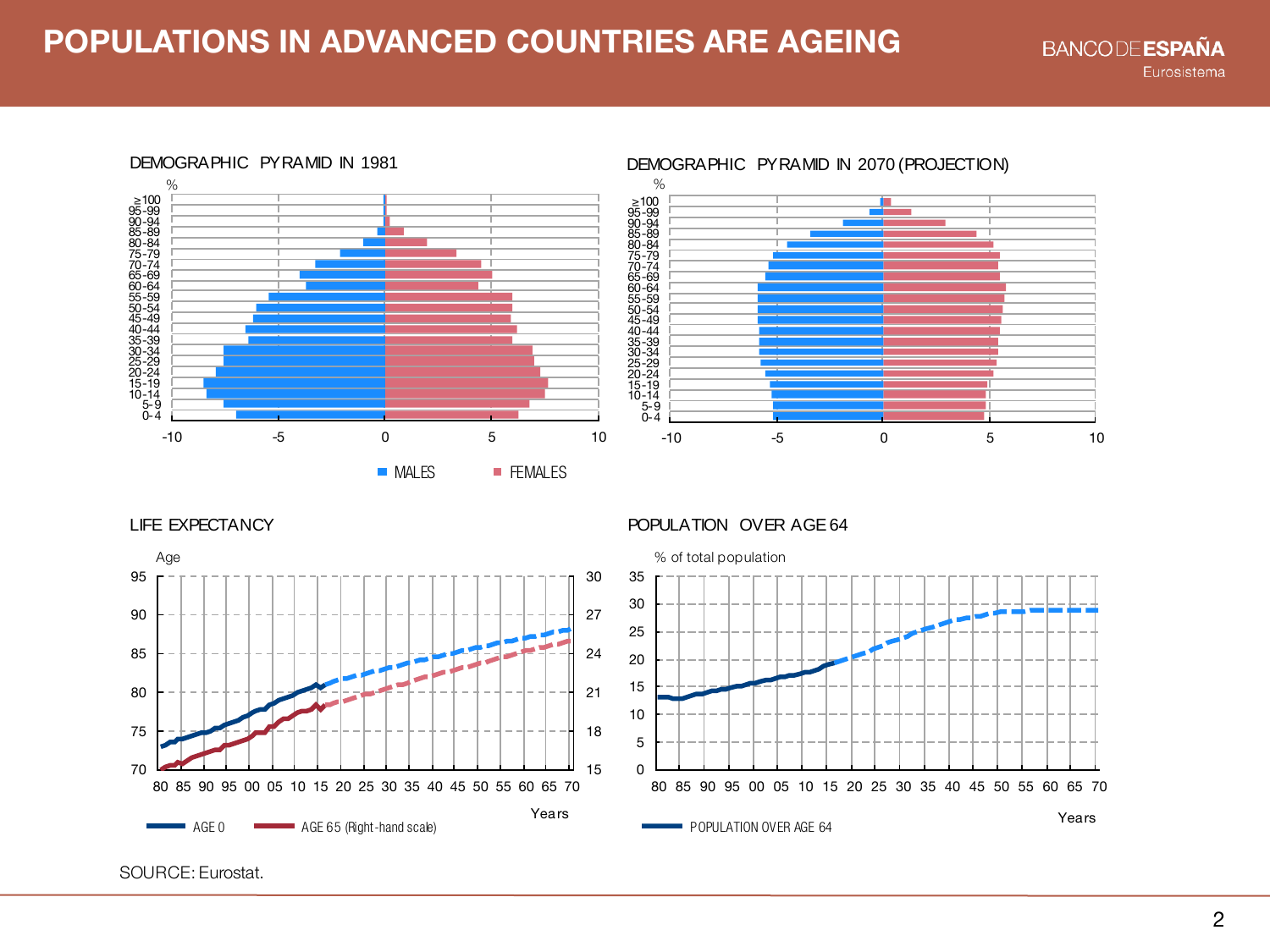# **IMPLICATIONS FOR THE INTERACTION BETWEEN FISCAL AND MONETARY POLICY**

**By increasing the relative supply of savings, ageing partially explains the fall in the natural interest rate (r\*).**

# **A low or negative r\* poses new challenges for stabilisation policies:**

- The zero lower bound might be impacted more frequently.
- Fiscal policy may play a bigger role in sustaining aggregate demand (Eggertsson and Mehrotra, 2014).



SOURCE: Fiorentini, Galesi, Pérez-Quirós and Sentana (2018).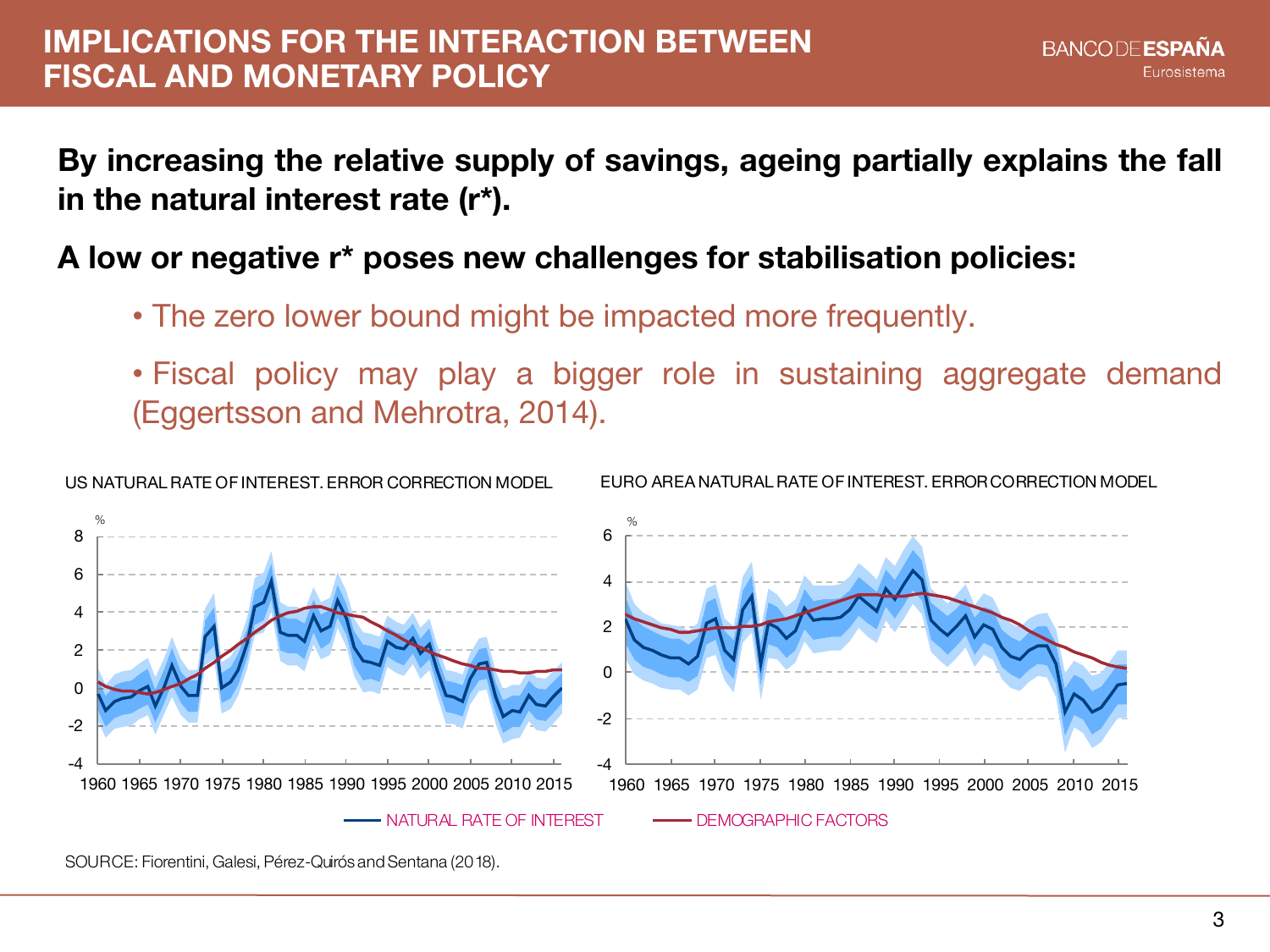**Ageing is associated with lower employment rates and innovation (Aksoy et al., 2015), thus projected output growth shrinks.**

**Older workers have fewer of the cognitive skills needed to use new technologies.**



SOURCE: Banco de España with OECD data (PIAAC, 2013).

a. Low educational attainment level=lower secondary education or less; medium educational attainment level = upper secondary education; high educational attainment level = university education or more. The series represent the average of the countries included in PIAAC.

b. The bars denote the estimated coefficient of an indicator for each of the age groups (50-54, 55-59 and 60-65) in a regression which dependent variable is the intensity of the usage of a particular skill at work. The regression also includes other control variables such as sex, educa tional attainment, sector and occupation. The sample comprises all countries included in PIAAC.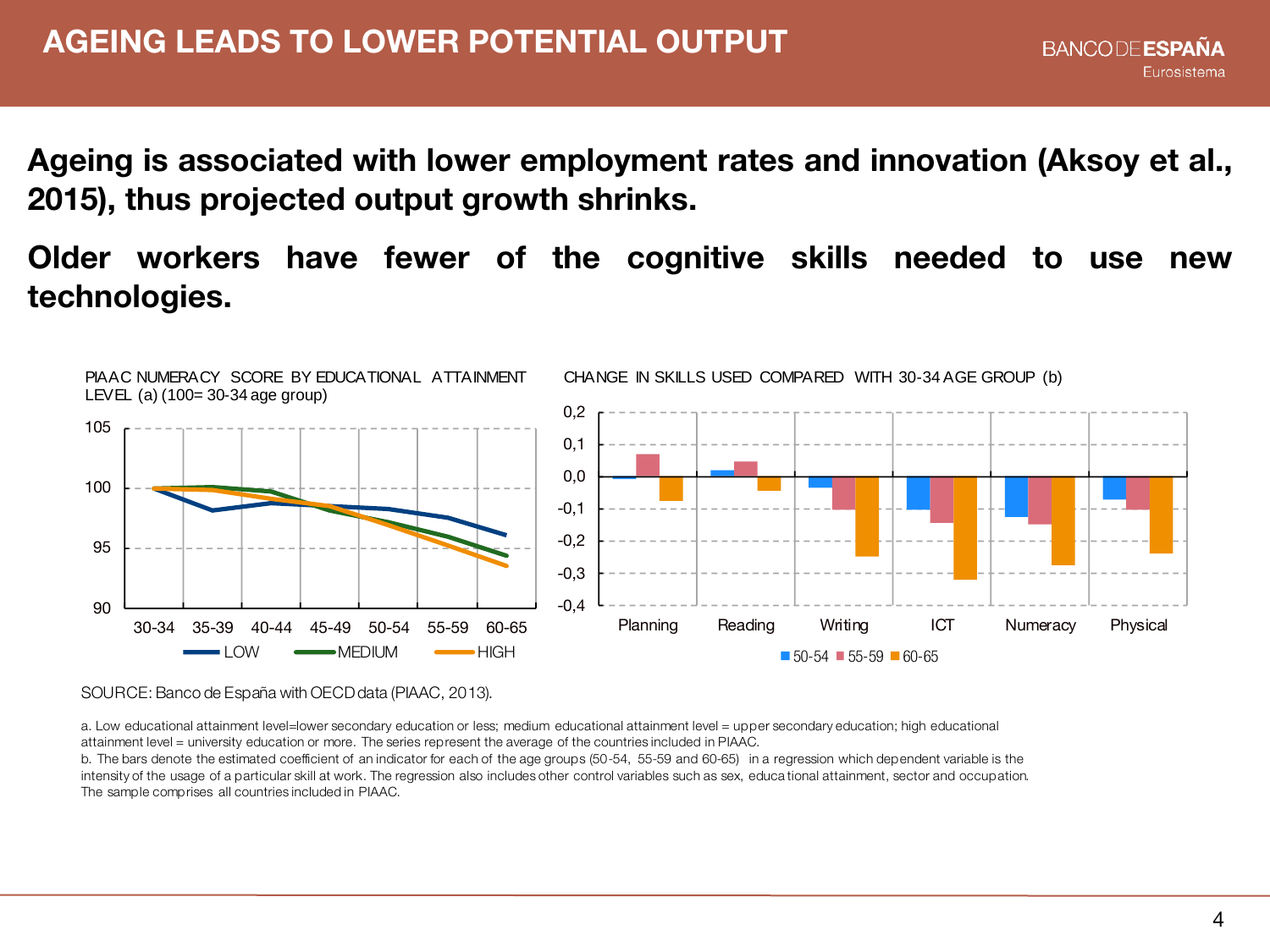# **AGEING LEADS TO HIGHER SPENDING ON PUBLIC PENSIONS, HEALTH AND LONG-TERM CARE.**

# **Ageing leads to higher public pension spending, while institutional reforms and improvements in the labour market may offset this.**

**Health spending evidences a marked life-cycle profile.**



SOURCE: 2018 Ageing Report.

EU28 - Males - EU28 - Females

**BANCODE ESPAÑA** 

ន ଞ 8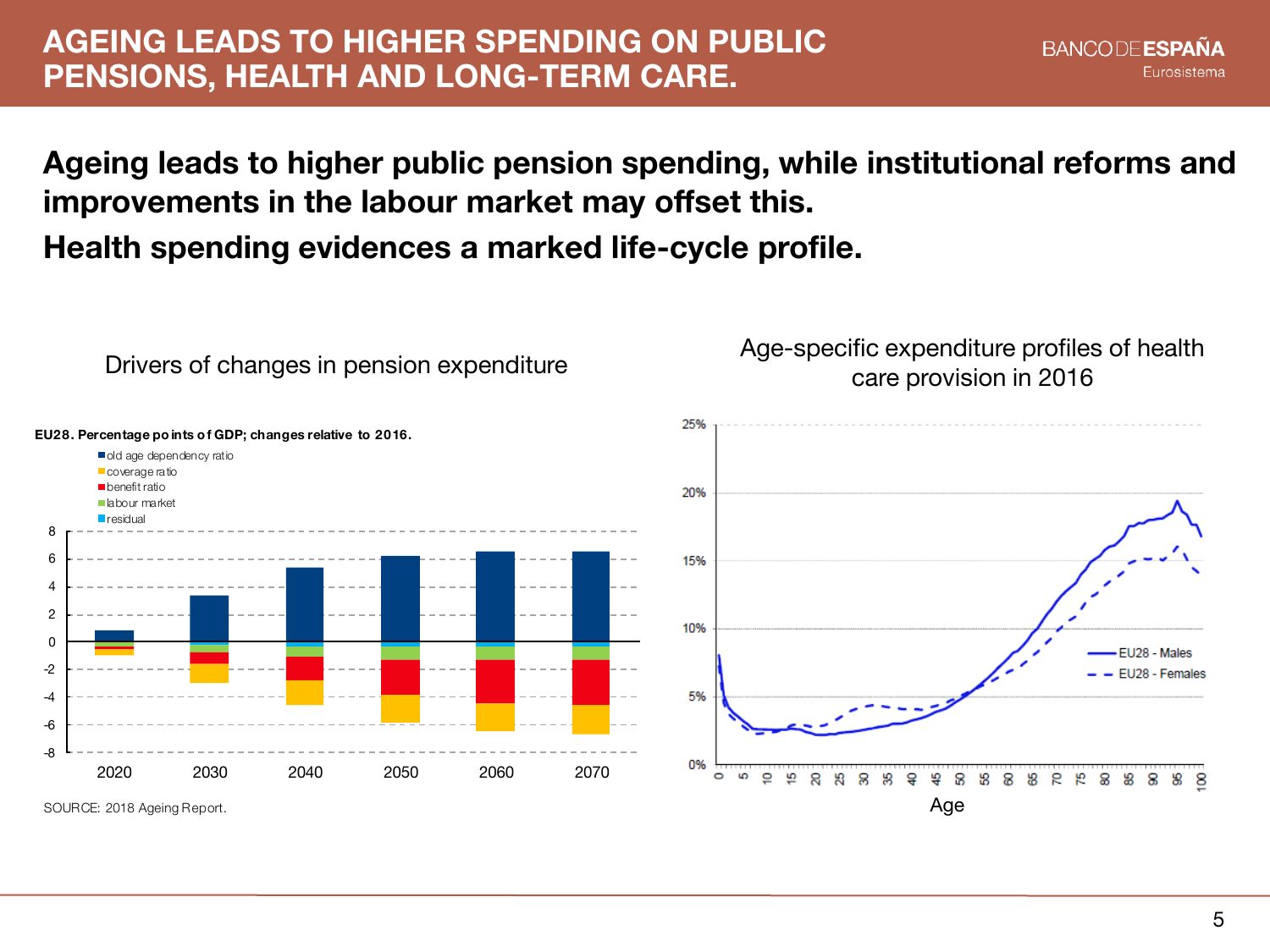# **AGEING MIGHT LEAD TO LOWER PUBLIC REVENUES**

**BANCODE ESPAÑA** Eurosistema

**- There is a negative relationship between ageing and the labour share (Glover-Short 2018) through, e.g. more robotisation (Acemoglu and Restrepo, 2017).**

**Ageing is associated with higher accumulation of assets.**

**The EU tax structure is biased towards labour income, which is taxed higher relative to capital income.**

**- Ageing also alters the composition of the consumption basket towards goods and services with lower effective taxation.**

**As a result, effective rates for older people tend to be lower than for prime-age individuals**.



Source: Taxation Trends in the European Union, Eurostat (2017).



SOURCE: Banco de España.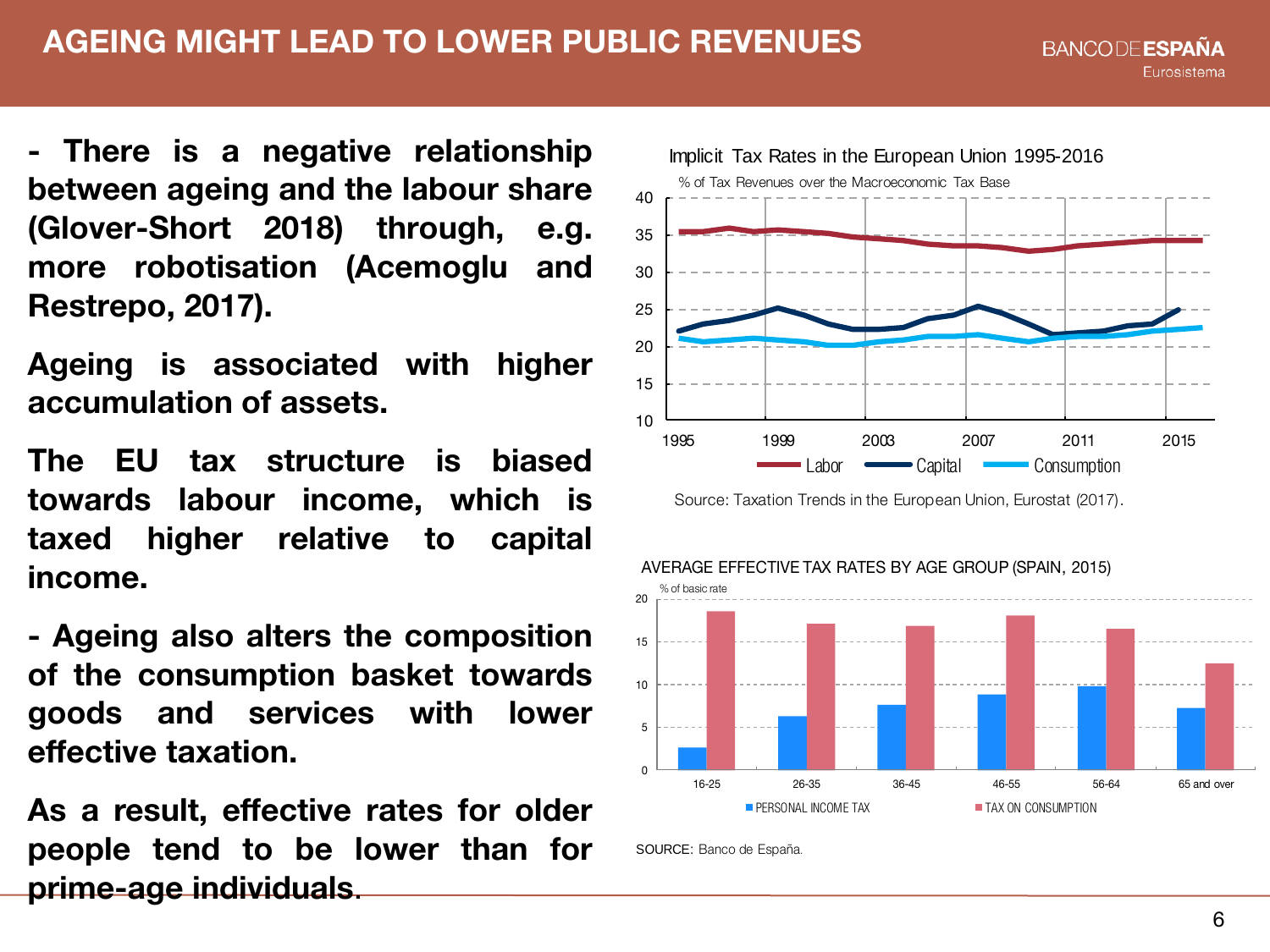#### **THE STABILISATION ROLE OF FISCAL POLICY COULD BE IMPAIRED BY POPULATION AGEING**

**Ageing may erode fiscal stabilisers -** via reduction in relative weight of progressive income taxation, increase in structural spending, or greater role of capital taxation.

**Age composition of population affects the transmission of fiscal policy –** youth consumption is more responsive to policy, thus ageing decreases government spending fiscal multipliers (Basso and Rachedi, 2018 and Alloza and Sanz, 2018).

# **An aged society may require more targeted and discretionary fiscal interventions**



Note: Share of 20-30 year old in the population and fiscal multipliers for Europe (France, Germany, Italy and Spain). Source: Basso and Rachedi (2017).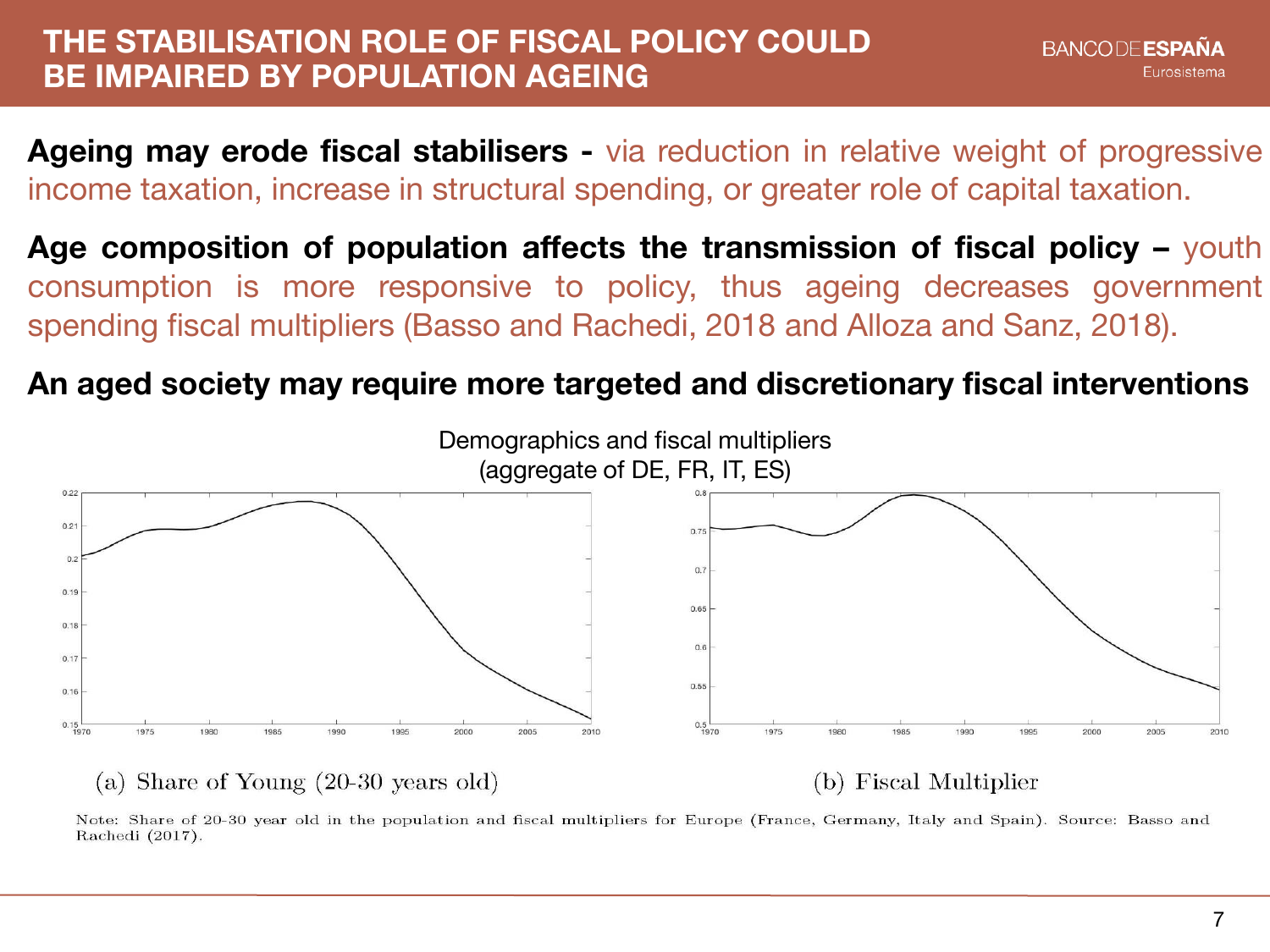**Despite its recent downward trend, the public debt in the EU remains above 80% of GDP.**

**Population ageing, by putting pressure on public expenditure and affecting tax revenues, can hamper the process of fiscal consolidation.**



SOURCE: Ameco.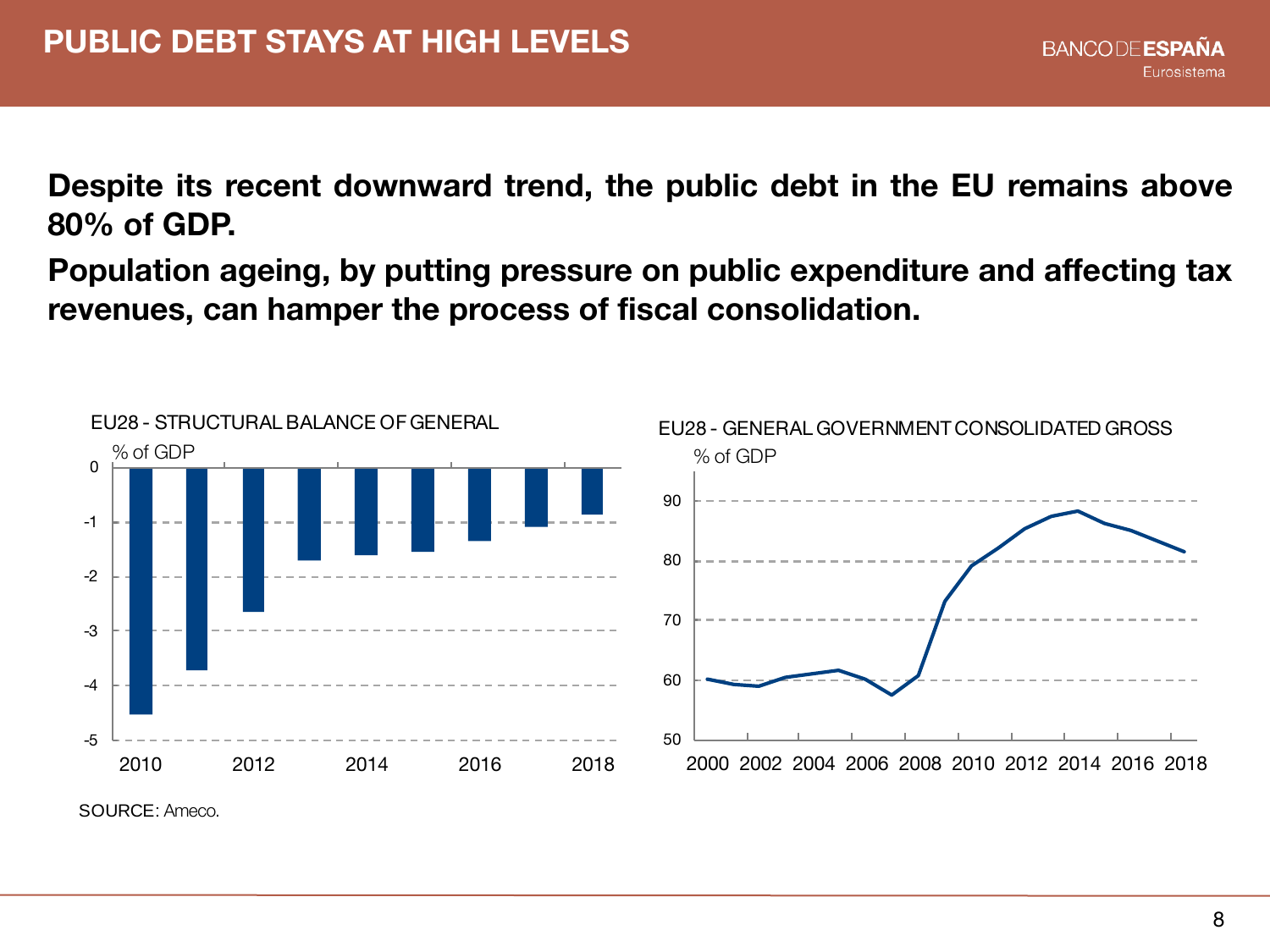### **AGEING AND THE POLITICAL ECONOMY OF STRUCTURAL REFORMS**

**The median age of the population in the EU will rise dramatically between 2018 and 2050 (from 43.1 to 46.7 years).**

**If historical patterns of electoral participation by age group hold constant, public support for policies financed by income transfers to older people could rise.**



SOURCES: Eurostat, European Parliament, and TNS opinion.

a. Percentages by age group of persons indicating, in the post-electoral poll conducted by TNS opinion, that they had voted in the 2014 European Elections.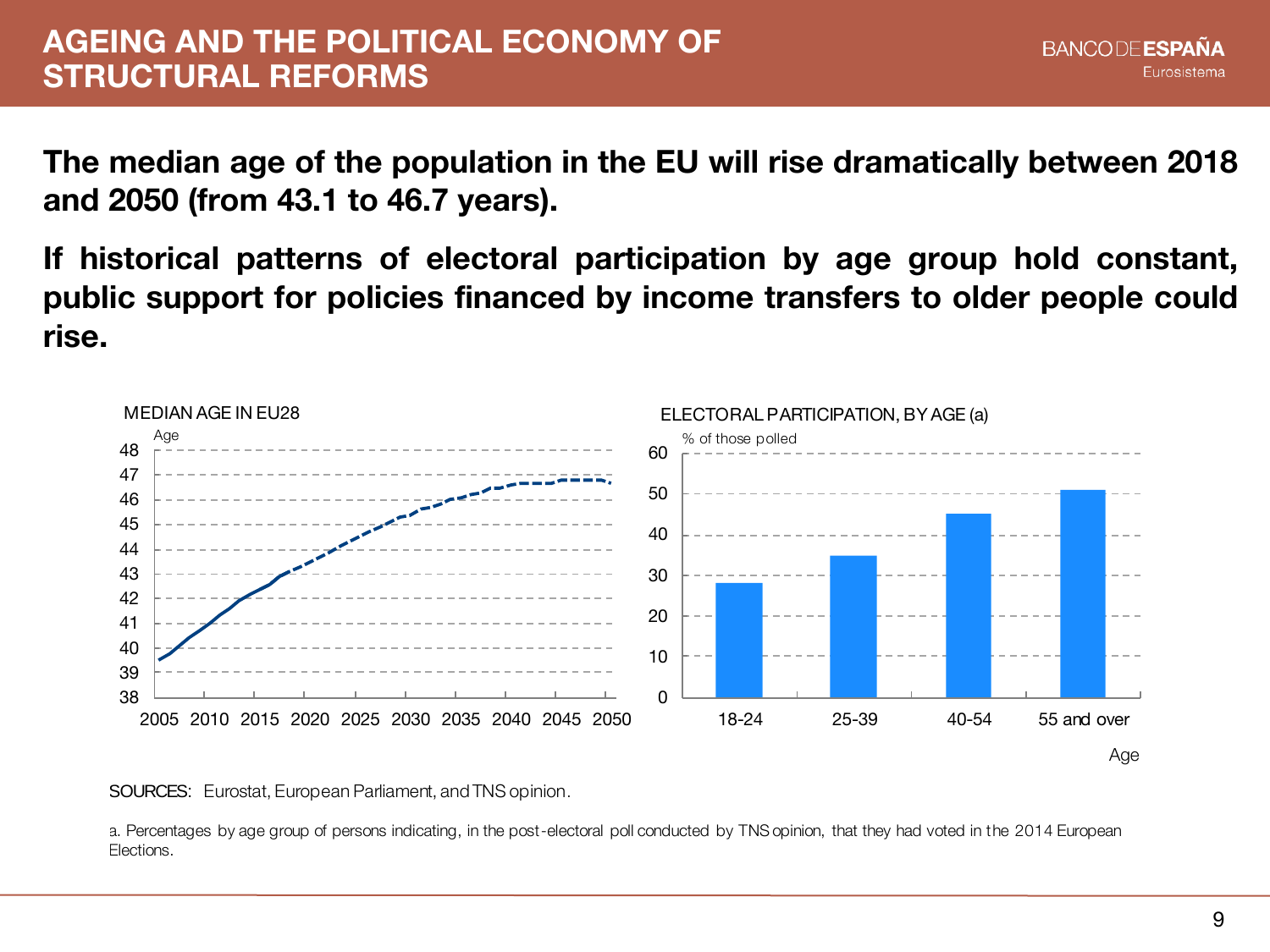# **Arguments for a more active role of fiscal policy:**

- Secular stagnation and the effective zero lower bound constraint on monetary policy.
- In a world of low interest rates, public deficits could be higher without significant debt sustainability risks.

#### **Reasons to be cautious:**

- Ageing might lead to lower potential output growth, higher public expenditure and lower taxes, which could increase sustainability concerns.
- Ageing could lead to lower fiscal multipliers.
- Political process limits the timeliness and flexibility of fiscal policy as a stabilisation tool.